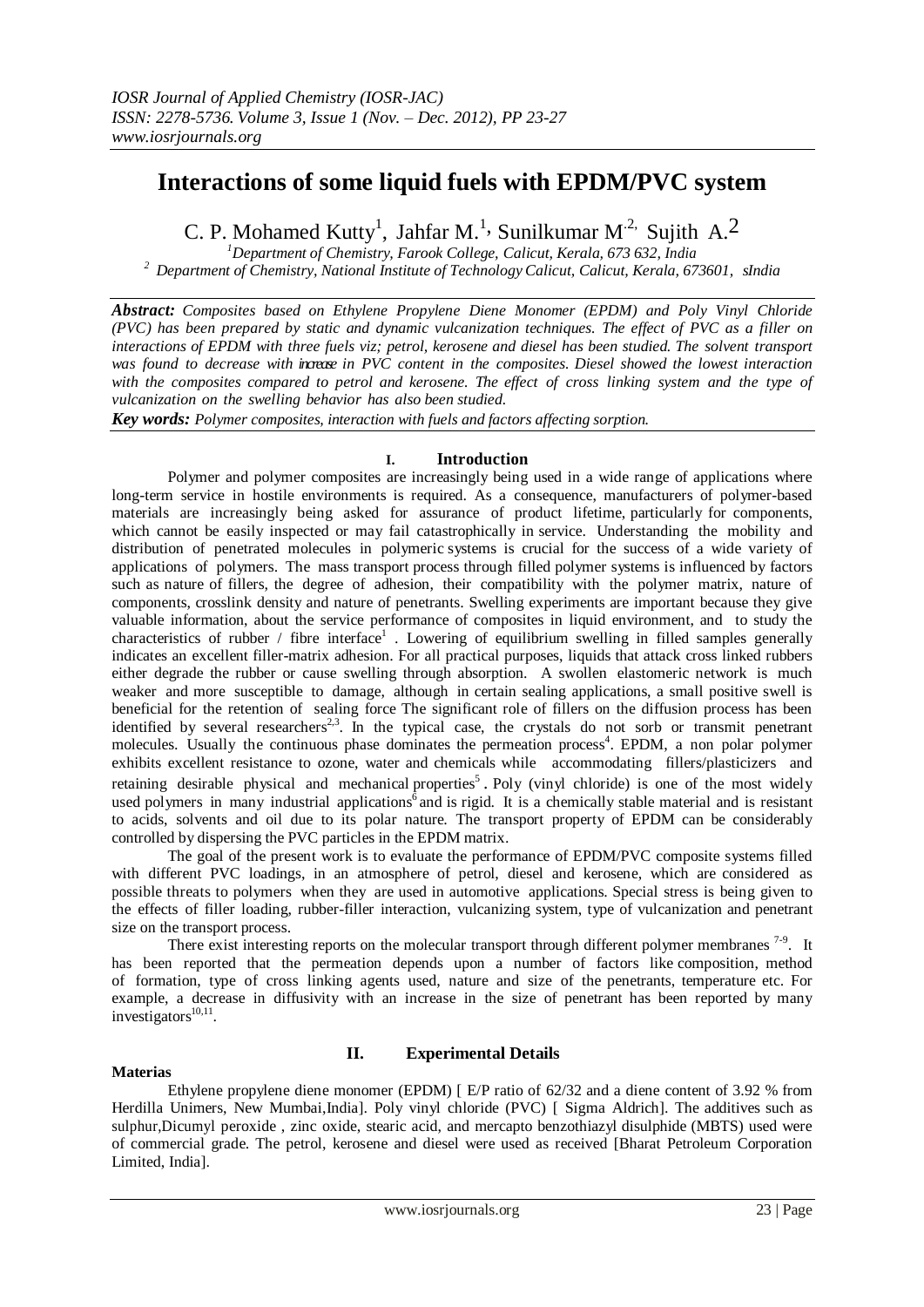## **Preparation Of The Membrane**

 The mixing of EPDM with PVC in different ratios was done on a two roll mixing mill (150 x300 mm), with a nip gap of 1.3 mm and a friction ratio 1:1.4. The EPDM was masticated for two minutes and PVC powder then added. After 4 minutes, other ingredients were added in the following order: zinc oxide, stearic acid, MBTS and sulphur. The composites of EPDM and PVC with various amounts of PVC and with 4 phr DCP were also prepared. The processing time after the addition of each component added was about 2 minutes. Details of formulations are given in Table 1. The cure characteristics of the compounds were determined according to ASTM d 2084 by using Zwick rheometer model ODR at  $160^{\circ}$  C The composite sheets were compression moulded at 160 degree for optimum cure time using a hydraulic press having electrically heated platens, under a load of 30 tones. Dynamically vulcanized samples were prepared by using Brabender Plasticorder Model PLE 331.The samples were compression moulded as in static vulcanization method.

## **Morpholoy**

 The samples for Field Emission Scanning Electron Microscopy (FESEM) were prepared by cryogenically fracturing them in liquid nitrogen.They were sputter coated with gold and morphology examination were performed on a scanning electron microscope (JEOL-JS IN- T330-A-SEM; ISS Group, Whittington, Manchester,U.K).

## **Examination Of Sorption Characteristics**

 For diffusion experiments, circular samples of diameter 19.6 mm and 2 mm thickness were punched out from the vulcanized sheets and were dried in vacuum desiccators over anhydrous CaCl<sub>2</sub> at room temperature for about 24 hours. The original weights and thickness of the samples were measured before sorption experiments. They were then immersed in solvents (15-20 ml) in closed diffusion bottles, kept at constant temperature in an air oven. The samples were removed from the bottles at periodic intervals of 30 minutes , dried for 5-10 s between filter papers to remove the excess solvent on their surfaces and weighed immediately using an electronic balance (Shimadzu, Libror AEU-210, Japan) that measured reproducibly within  $\pm$  0.0001 g. They were then placed back into the respective test bottles. The process was continued until equilibrium swelling was achieved. Since the weighing was done within 40 s, the error associated with the evaporation of solvents is negligible. Similar methodology has been adopted by several researchers [12-14]. The experiments were duplicates or triplicates in most cases and the deviation was within  $\pm$  0.08 to 0.1 mole percentage. The results of the sorption experiments have been expressed as moles of solvent taken by 0.1 kg of the polymer blend sample,  $Q_t$  (mol%).

## **Effect Of Pvc Loading**

## **III. Results And Discussion**

 Figure 1 shows the amount of diesel sorbed through statically vulcanised pure EPDM and 100/2.5 EPDM/ PVC system. It has been observed from the figure that EPDM membrane shows higher sorptrion than the PVC loaded system due to the flexible nature of the chains that creates more free volume in the matrix. Adding PVC to EPDM phase improves the barrier property due to the combination of two phenomena; the decrease in area available for diffusion as a result of impermeable PVC occupying free volume and the increase in the distance a molecule must travel to cross the film as a result of the tortuous path it follows around the impermeable PVC particles. This restricts the path of solvent vapours. Similar results were reported earlier for other polymer systems [15,16].

## *Effect Of Amount Of Pvc*

 Figure 2 shows the swelling behaviour of different statically vulcanised composites in diesel. It can be seen that the diffusion of solvent decreases with increase in PVC content in the composite . This can be better understood by determining their swelling coefficient  $(\alpha)$  values calculated using the equation[17]

# $\alpha = M \alpha - M_0 / M_0 \rho$ ,

Where M  $\alpha$  is the mass of the swollen rubber sample at equilibrium saturation, Mo is the original mass of the composites and  $\rho$  is the solvent density. The swelling coefficient values of composites are give in Table 2. It has been found that the swelling coefficient value decreases with increase in PVC content, due to rigid nature of the PVC.

## *Nature Of Penetrants*

The size, shape and side chain of the penetrant molecule is found to influence its rate of diffusion through the polymer membrane[18]. The effect of molecular weight of the three solvents on the mole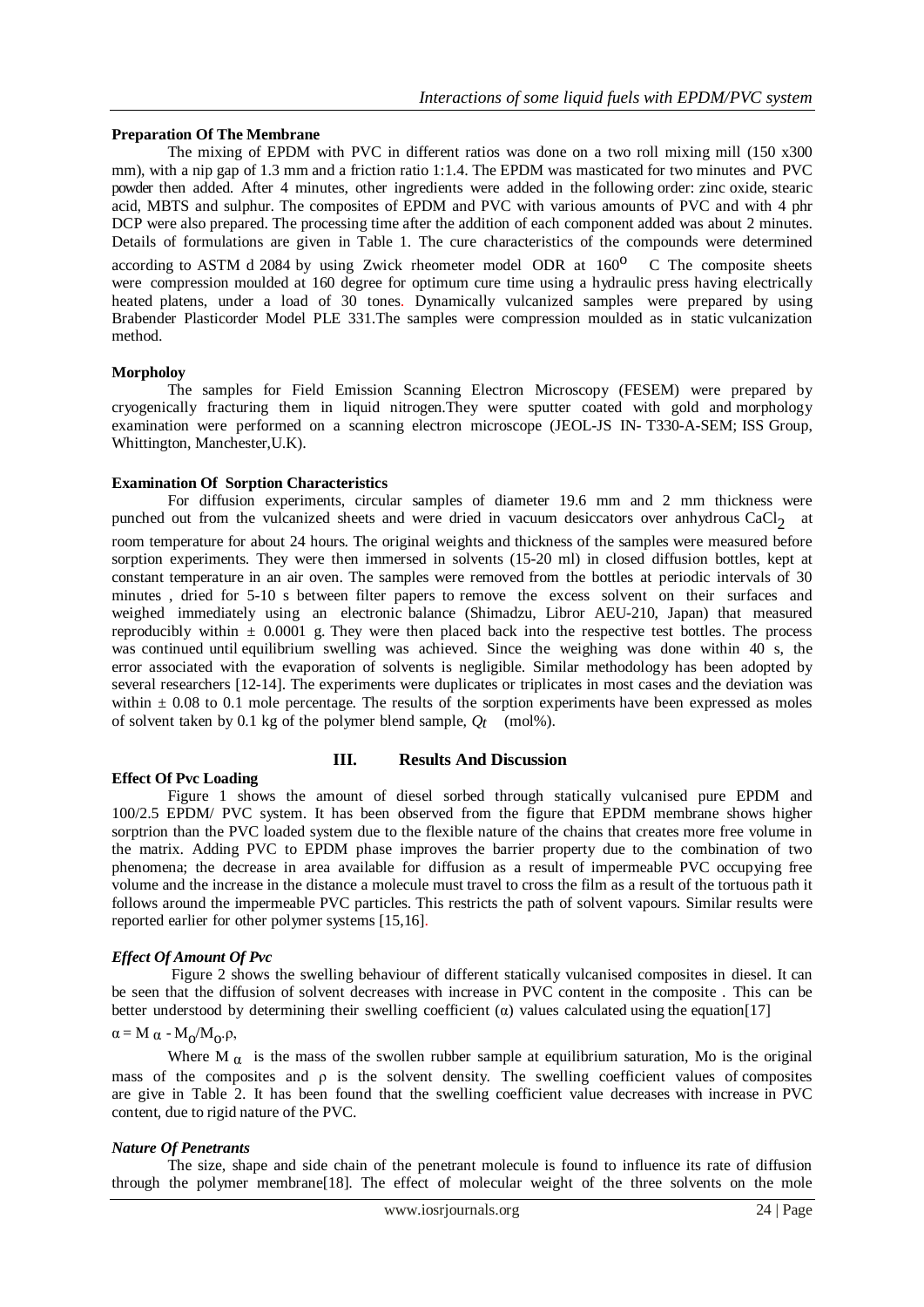percentage uptake by the EPDM/PVC (7.5 phr) sample at  $28^{\circ}$ C is shown in Figure 3. There is a systematic trend in the sorption behaviour of liquids of different molecular weight. With an increase in molecular weight of the solvent molecules, there is a decrease in the values of  $Q_t$  and  $Q_\infty$  for all the systems. Petrol shows the maximum value of *Q*∞ and diesel the minimum, among the solvents used in the work. Kerosene takes an intermediate position. An exactly similar trend is observed for all the compositions. This can be explained on the basis of free volume theory, according to which the diffusion rate of a molecule depends primarily on the ease with which the polymer chain segments exchange their positions with the penetrant molecules. As the penetrant size increases, the ease of exchange becomes less, particularly in the case of filled matrices.

## *Effect Of Crosslinking*

Figure 4 shows the effect of cross-linking system on the sorption behavior of EPDM/ PVC membranes, cross-linked by two vulcanizing modes, viz., sulphur and DCP with diesel as probe molecule. It is observed that the liquid sorption behavior decreases from sulphur to DCP. This can be explained by the nature of the cross chemical bonds introduced between the macromolecular chains during vulcanization. The sulphur vulcanization introduces mono sulphidic and poly sulphidic linkages between the chains. The polysulphidic linkages between the rubber chains give overall flexibility for the network and help to accommodate more solvent between the rubber chains. The DCP which introduces only C-C linkages, do not allow the chains to rearrange easily under solvent stress. This accounts for the lowest solvent uptake by DCP cured systems [19]. A schematic representation of the networks formed by different cross linking systems has been given in Figure 5.

#### **IV. Conclusion**

The transport characteristics of EPDM/PVC composites, vulcanized by DCP and sulphur have been studied. The solvent transport has been found to be decreased with an increase in PVC content in the composites. The observations have been explained in terms of their morphology, using scanning electron micrographs. The DCP system showed lower solvent uptake than sulphur system which can be explained by the difference in the nature of the cross chemical bonds introduced between the macromolecular chains during vulcanization.

#### **References**

- [1]. Sony C George and Sabu Thomas. Transport phenomena through polymeric systems. Prog Polym Sci.2001; 26**:**985.
- [2]. Sujith A, Unnikrishnan G, Radhakrishnan C K and Padmini M. Interaction of Silica and Carbon Black Fillers with Natural Rubber/ Poly(ethylene-co- vinyl acetate) Matrix by Swelling studies, Polym Compos 2006;28: 1.
- [3]. Shyla George, Prajitha Kumari and G. Unnikrishnan . Aliphatic Liquid Transport through Heterogeneous Ethylene Propylene Diene Monomer Rubber/Poly(ethylene-co-vinyl acetate) Blends. Journal of Elastomers and Plastics 2009;41:65.
- [4]. Enrico Drioliand Lidetta Giorno.( 2009). Membrane operations, Wiley VCH: 69.
- [5]. Younan A F, Abd-El-Messieh S L and Gasser A A. Electrical and mechanical properties of ethylene propylene diene monomer chloroprene rubber blend loaded with white and black fillers, J Appl Polym Sc.1998; 70: 206.
- [6]. Halina Kaczmarek, .Agnieszka Felczak and Dagmara Bajer. (2009). Photooxidative degradation of carboxylated poly(vinyl chloride), Polym Bull 2009; 62: 503.
- [7]. Chun-Won Lim, Chai-Gyun Kim, Wan-Young Kim, Yong-Seob Jeong and Youn-Sik Lee. Gas Permeable Membranes Composed of Carboxylated Poly (vinyl chloride) and Polyurethane. Bull Korean Chem. Soc.1999; 20(.6) 672.
- [8]. Michiaki Matsumoto, Kentaro Ueba and Kazuo Kondo. Vapor permeation of hydrocarbons through supported liquid membranes based on ionic liquids, Desalination2009;241:365.
- [9]. Mathias Ulbricht. Advanced functional polymer membranes, Polymer 2006;47: 2217.
- [10]. Sujith A, Unnikrishnan G, Radhakrishnan C K and Padmini M. Interaction of Silica and Carbon Black Fillers with Natural Rubber/ Poly(ethylene-co- vinyl acetate) Matrix by Swelling studies.Polym Comp.2006;28:1.
- [11] Padmini M, Radhakrishnan C K, Sujith A, Unnikrishnan G and Purushothaman E. Molecular Transport of Aliphatic Hydrocarbons through Styrene Butadiene Rubber/ Ethylene Vinyl Acetate Blends, J of Applied Polym Sc. 2006; 101: 2884.
- [12]. Nisha Nandakumar, Philip Kurian.( 2010) Investigation of acid sorption characteristics in EPDM-BaSO4 nanocomposites, International Conference on Advances in Polymer Technology 2010; 26-27:290.
- [13]. Hao Ju, Bryan D,McCloskey,Alyson C.Sagle,Victor A. Kusuma, Benny D. Freeman. Preparation and characterization of crosslinked poly(ethylene glycol) diacrylate hydrogels as fouling-resistantmembranecoating materials. Journal of Membrane Science2009;330:180.
- [14]. Sujith A and Unnikrishnan G. Molecular Sorption by Heterogeneous Natural Rubber /Poly (ethylene –cos-vinyl acetate) Blend System. Journal of Polymer Research 2006;13**:** 171.
- [15]. Prajitha Kumari, Radhakrishnan C K, Panicker Unnikrishnan, Sony Varghese and Sujith Athiyanathil. Natural Rubber/Acrylonitrile Butadiene Rubber Blend Membranes: Vapor Permeation Properties. Chem Eng Technol.2010; 33(1): 97.
- [16]. Villaluenga J P G, Khayet M, Lopez-Manchado M A, Valentin J L, Seoane B and Mengual J I. Gas transport properties of polypropylene/clay composite membrane. European Polymer Journal 2007; 43: 1132.;
- [17]. Anusree S, Sujith A., Radhakrishnan C K and Unnikishnan G. Organic Vapour Permeation through Natural Rubber/ Poly(ethylene-co-vinyl acetate) Blend Membranes. Polymer Engineering and Science. 2008;48: 198
- [18]. Prager S, Bagley E and Long F A. (1953). J Am Chem Soc.1953; **7**5: 1255.
- [19]. Asalatha R, Kumaran M G and Sabu Thomas.Thermoplastic elastomers from blends of Polystyrene and natural rubber: morphology and mechanical properties. European Polymer Journal 1999; 35: 266.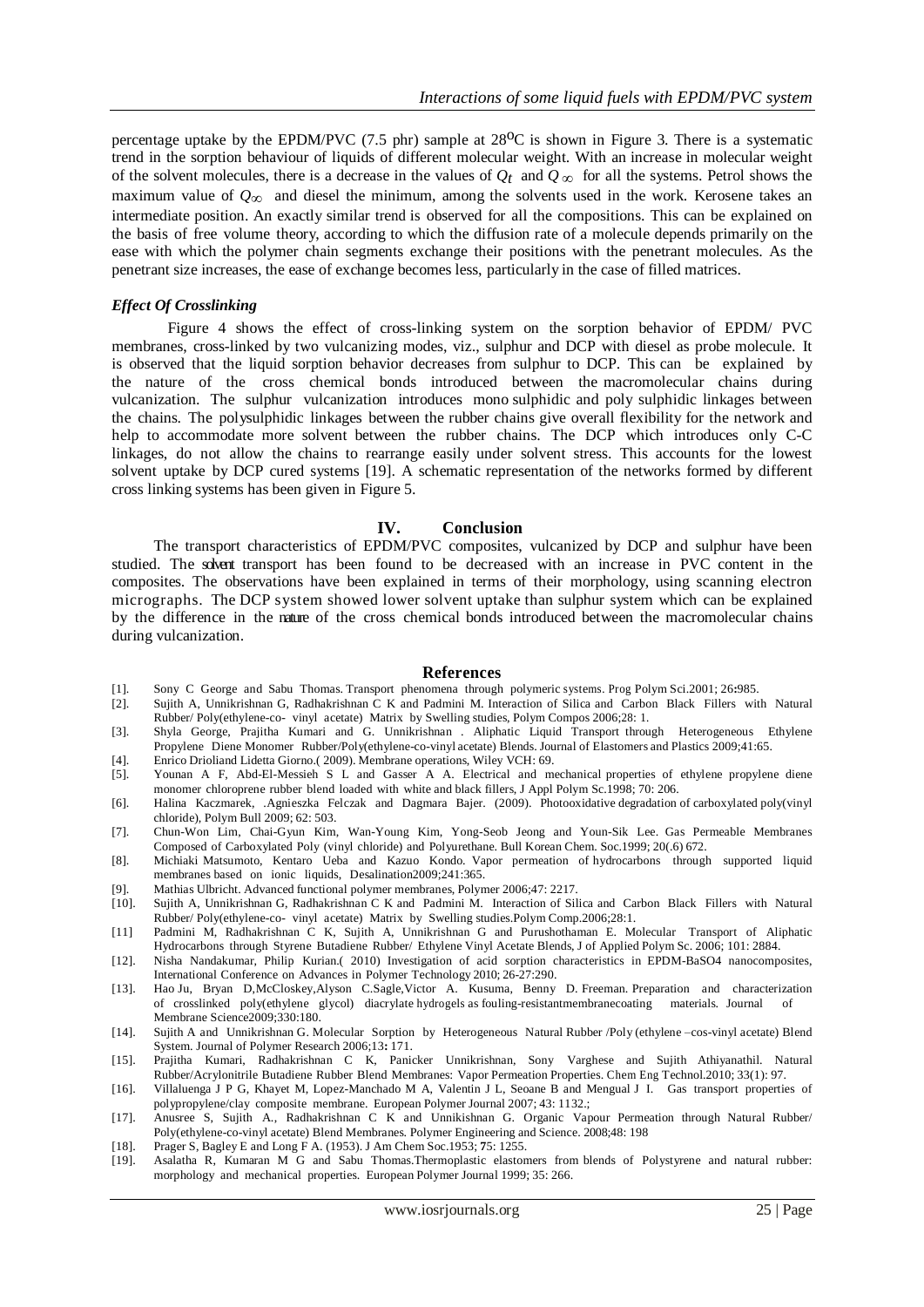| Ingredients  | Vulcanizing system               |                                  |
|--------------|----------------------------------|----------------------------------|
|              | Sulphur                          | DCP                              |
| <b>EPDM</b>  | 100.00                           | 100.00                           |
| PVC          | Varying amounts (2.5,5, 7.5, 10) | Varying amounts (2.5,5, 7.5, 10) |
| ZnO          |                                  | ٠                                |
| Stearic caid | 2                                |                                  |
| MBTS*        | 1.5                              |                                  |
| Sulphur      | 3                                |                                  |
| DCP          |                                  | 4                                |

**Table 1**. Details of formulation of mixes (phr)

 **\***Mercaptobenzothiazyl disulphide

| $\mu$ 2. Swelling coefficient values (in these |        |  |
|------------------------------------------------|--------|--|
| <b>EPDM/PVC</b>                                |        |  |
| 100/0                                          | 0.0042 |  |
| 100/2.5                                        | 0.0039 |  |
| 100/5                                          | 0.0036 |  |
| 100/7.5                                        | 0.0028 |  |
| 100/10                                         | 0.0025 |  |

**Table 2**. Swelling coefficient values (in diesel).



FIGURE 1. Effect of PVC loading on mole percentage deisel uptake by statically vulcanised pure EPDM and EPDM/PVC (2.5phr) composite